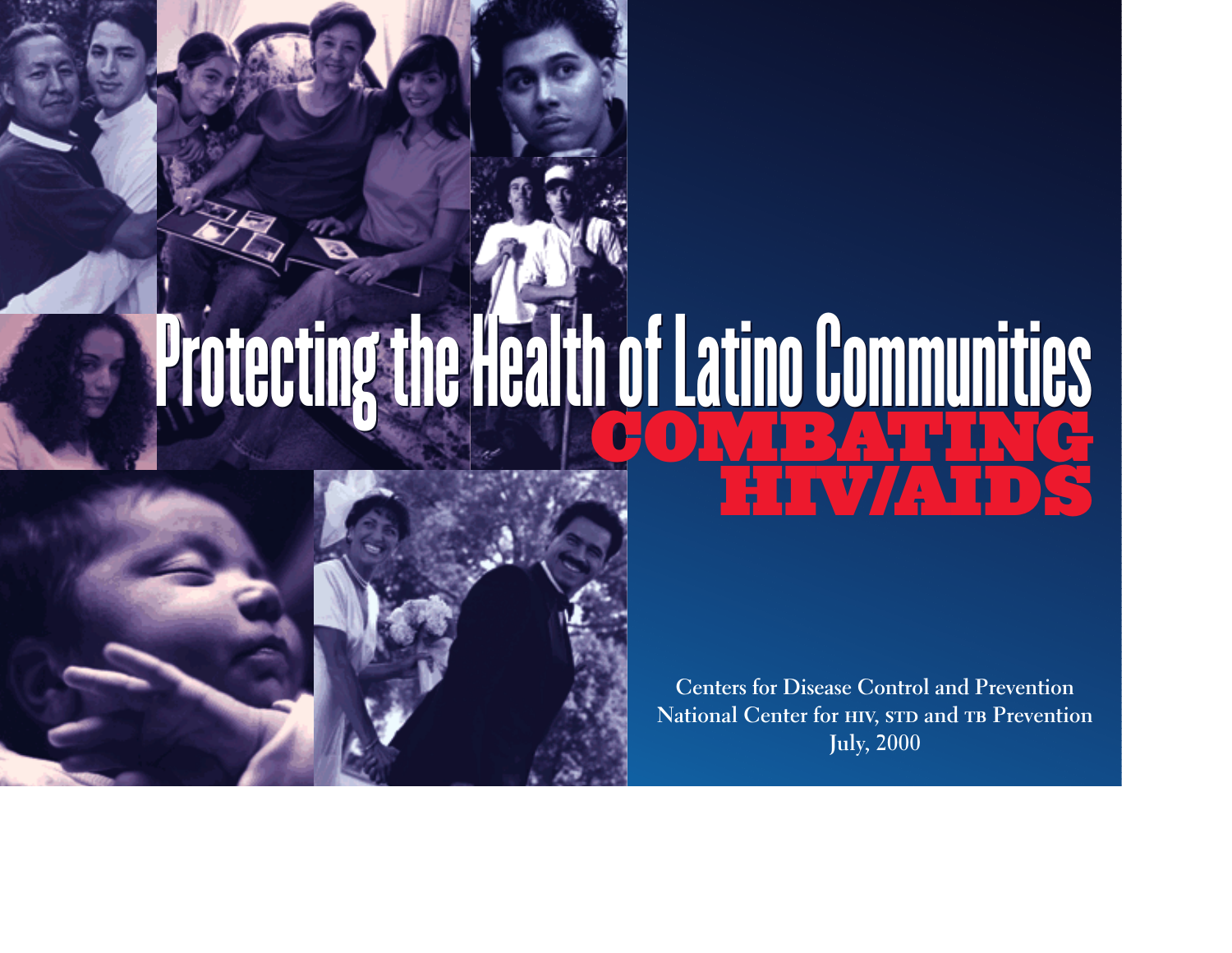

*"HIV prevention in Latino communities will take the combined efforts of public health agencies, community organizations, churches, schools, leaders, neighbors, and friends."* 

**—dr. helene gayle, director, national center for hiv, std and tb prevention, cdc**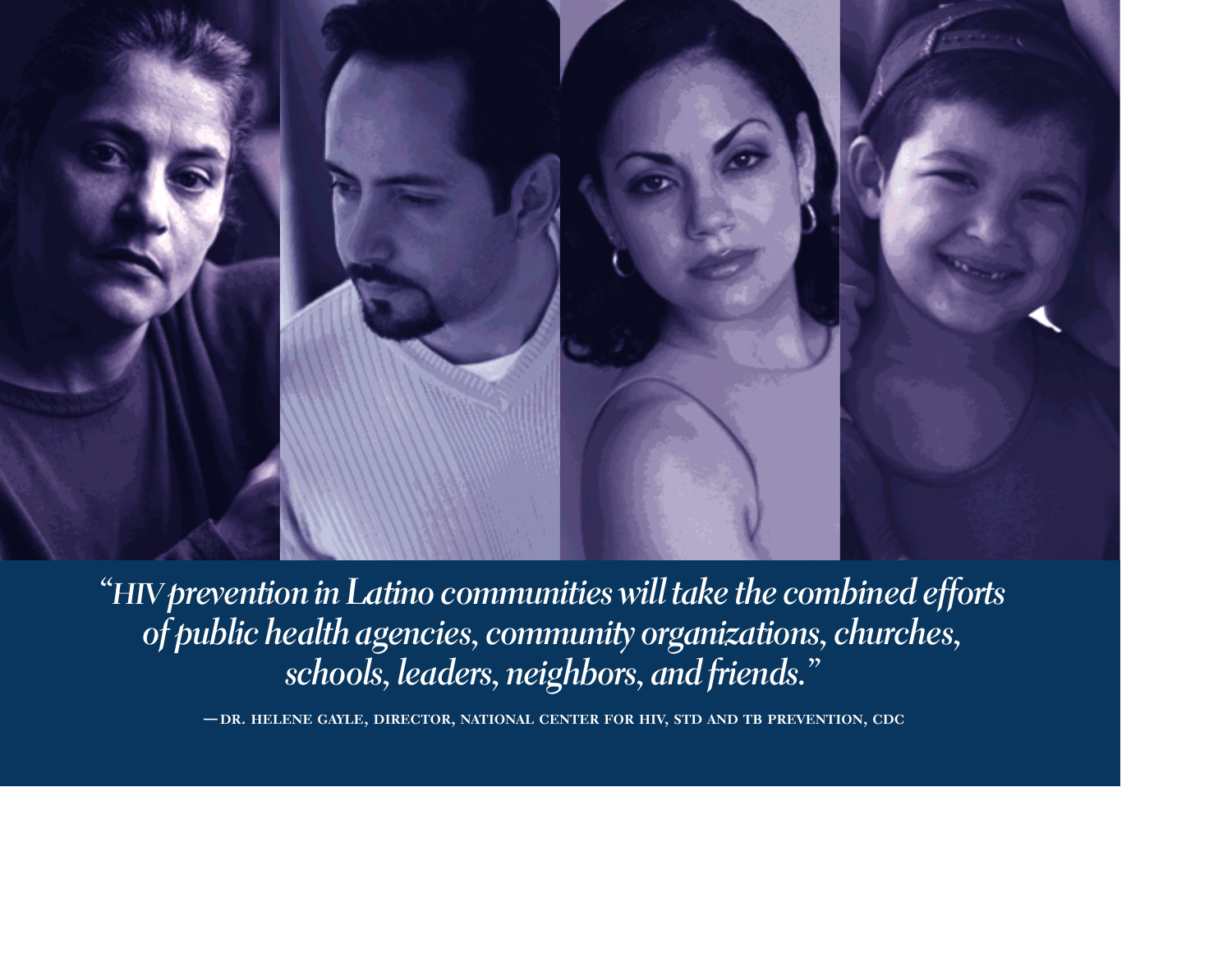# Protecting the Health of Latino Communities

Latino communities face a health crisis that threatens to imperil their future health, prosperity and human potential. That threat is HIV/AIDS.

The U.S. HIV epidemic has expanded from one which primarily impacted white gay men in the late 1980's, to an epidemic which, in 2000, affects a more diverse population than ever before. hiv prevention efforts must aggressively target a wide range of communities, from new populations of white gay men, who remain at high risk, to gay men of color, African-American and Latino women at risk, injection drug users of all races, and adolescents as they come of age.

While African Americans face the greatest hiv and ains burden in the United States-accounting for an estimated 55% of new infections—the toll of the epidemic among Latinos cannot be ignored. Latinos in some areas of the country, primarily the Northeast, Puerto Rico, and Florida, are among the populations now at greatest risk of infection. Overall, Latinos represent an estimated 20% of new HIV infections.

The breadth of the health crisis has prompted Latinos to respond to HIV/AIDS with a growing sense of urgency. According to the Henry J. Kaiser Latinos surveyed in late 1997 said aids was the country's most serious health problem, and two-thirds of Latinos believe AIDS is more urgent now than it was a few years ago.

The same survey found that Latinos are twice as likely as other Americans to agree that AIDS is a problem for people they know. Ninety-four percent support government-sponsored hiv education and prevention, and three out of four Latino adults say they need help in learning how to discuss AIDS with young people.

There are important issues that make addressing hiv/aids among Latinos particularly challenging, most importantly the tremendous diversity within Latino communities. The many countries that Latinos emigrate from reflect a variety of cultures, attitudes and hiv risk factors. Because attitudes, knowledge, and risk behaviors vary significantly depending on country of origin, hiv prevention services need to be finely tailored to each culture to be most effective.

coc, the nation's disease prevention agency, undertakes a broad array of programs to help

1

**Estimates of New Infections Occurring Among Men, By Race and Risk, 1999**

HIV/AIDS



**Estimates of New Infections Occurring Among Women, By Race and Risk, 1999**

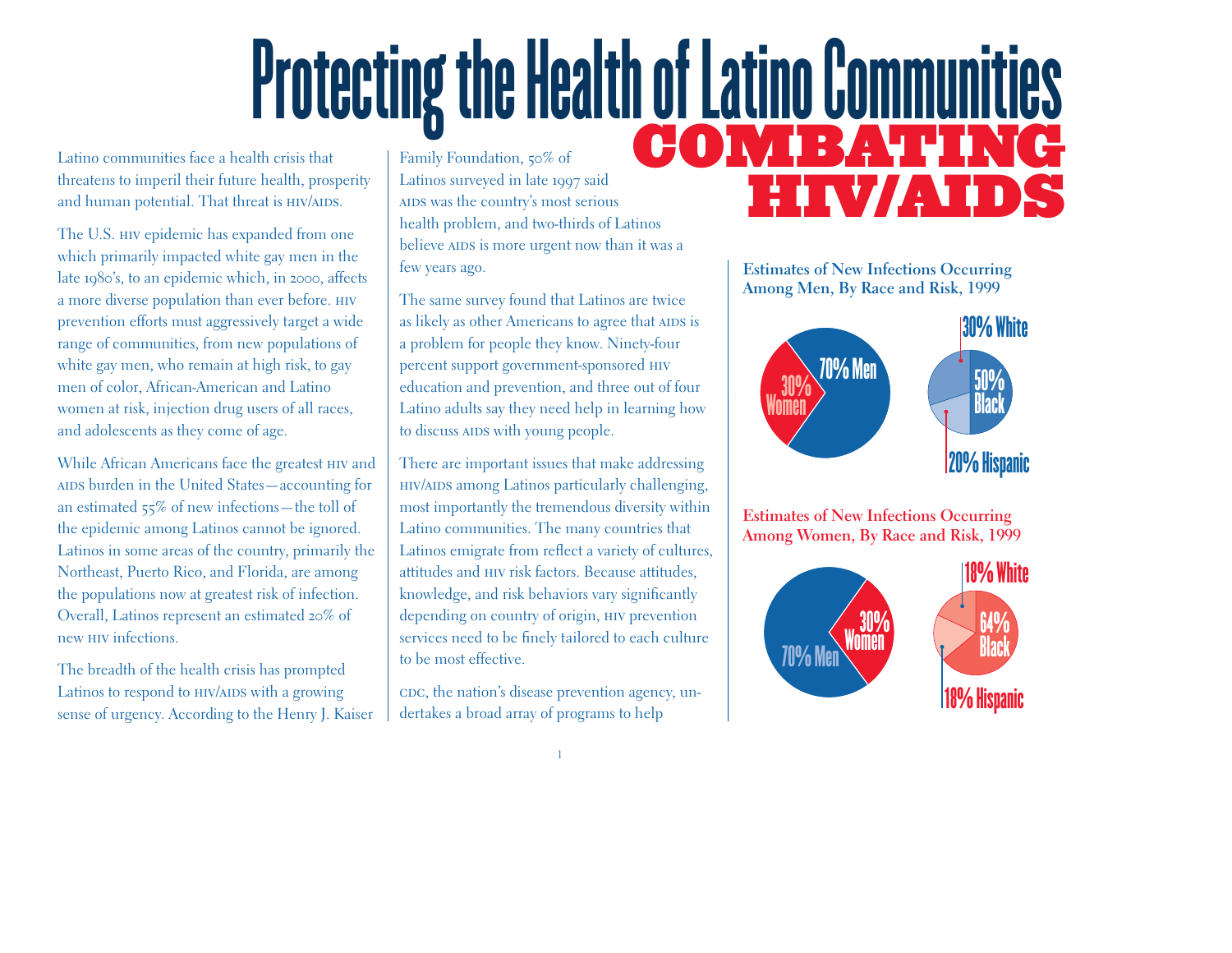communities fight HIV and AIDS. Through community funding for hiv prevention, research, and the transfer of vital information and knowhow, CDC forms partnerships with communities affected by the epidemic to produce the most effective response possible. In its public health partnership with Latino communities, as with other groups, CDC operates in three distinct areas:

**Tracking the Epidemic: CDC carefully** monitors the status of HIV/AIDS by racial/ethnic group, exposure category, gender, place of birth, and other variables, enabling communities to base public health strategies on the best possible understanding of the epidemic.

**Researching Prevention: CDC conducts** extensive biomedical and behavioral research to identify and evaluate methods and approaches to prevent hiv among groups at greatest risk.

Helping Communities: CDC provides more than \$450 million annually to help communities build and sustain scientifically sound, innovative HIV prevention programs. CDC also provides funding and support to enable communities to deliver STD prevention and treatment programs, which reduce vulnerability to HIV infection.

This three-pronged approach focuses on the communities hardest hit by HIV/AIDS. As Latinos have been increasingly impacted by the hiv epidemic,

a growing proportion of CDC's prevention efforts in all three areas have focused on reaching Latinos at risk. At the same time, more Latino communities throughout the U.S. are mobilizing to respond to HIV and AIDS.

Yet, much more must be done. hiv prevention resources must be expanded to help Latino and other communities at risk mount proven prevention initiatives; additional sectors of Latino communities must join in the fight against hiv and ains; and the partnership between Latino communities and public health officials must be strengthened and sustained.

This report outlines CDC's efforts to work in partnership with Latino communities to prevent further HIV transmission. These important programs should be regarded as the building blocks for the long-term response that will be needed to turn the tide against the epidemic in Latino communities across the U.S.

2

### **1997 1998 1988 1989 1990 1991 1992 1993 1994 1995 1996** U.S. Adult Hispanics with AIDS, by Mode of Exposure and Place of Birth, 1998



 $MSM =$  men who have sex with men  $IDU =$  injection drug users

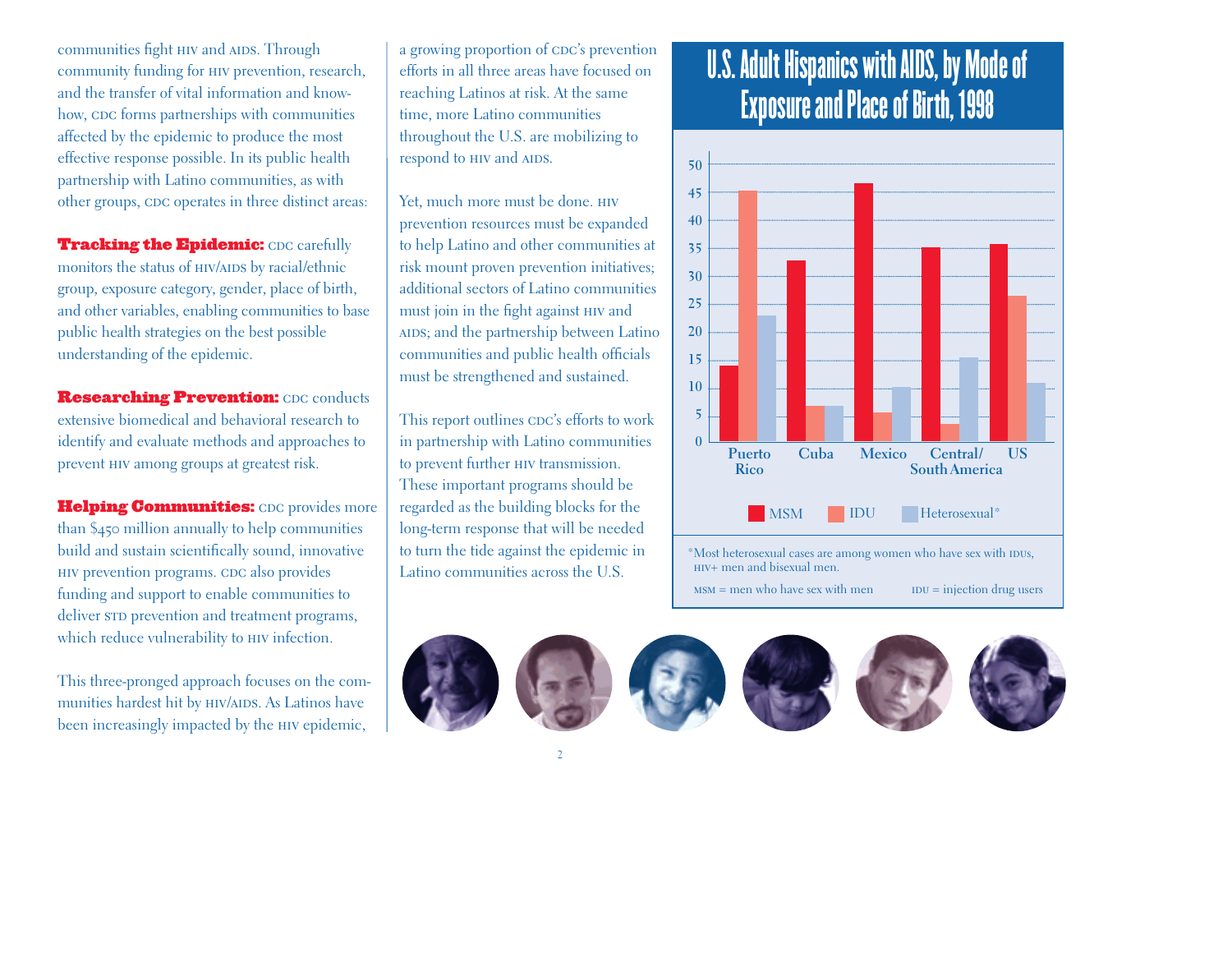# Tracking The Epidemic

Since the beginning of the epidemic, CDC has closely tracked the course of AIDS. The first cases of AIDS were identified in 1981. By 1983, 14% of aids cases were occurring among Hispanics. In addition to providing weekly reports on emerging trends in the epidemic, in 1986, CDC issued a special report on AIDS among blacks and Latinos. The report indicated that the cumulative AIDS rate among these groups was already more than three times the rate for whites. This report—and others that followed—alerted national and community leaders of the need for increased prevention services for Latino communities.

On a local level, data on the status of hiv and AIDS are even more critical to ensuring that resources are directed where they are most urgently needed. The importance of accurate local data is underscored by the diversity of the hiv epidemic among Latino communities.

Early in the epidemic, CDC researchers identified distinct differences in the scope and makeup of the AIDS epidemic among Latinos of different ethnic origins. A CDC study of AIDS cases reported between June 1981 and December 1988 demonstrated that while Mexican-born Latinos living in the Southern and Western United States were at similar risk of

### AIDS Rates per 100,000 Hispanic Population Reported in 1998



developing AIDS as the white, non-Hispanic, population, Latinos of Puerto Rican descent were at several times greater risk than whites and other Latin-born individuals in each region of the country.<sup>1</sup> As shown in the accompanying tables, AIDS rates among Latinos continue to vary by state, and prevention needs vary dramatically depending on the country of birth. Additional CDC studies have confirmed that risk behaviors and influences on behavior differ for each culture, and so must

3

prevention efforts.<sup>2,3,4</sup> While HIV-infected Latinos born in the U.S. or in Puerto Rico are most likely to have contracted the virus through injection drug use, those from Mexico, Cuba, and Central and South America most often become infected as a result of sex between men?

In addition to analyses of data by place of birth, studies have demonstrated important differences in risk behaviors by ancestry. Because information on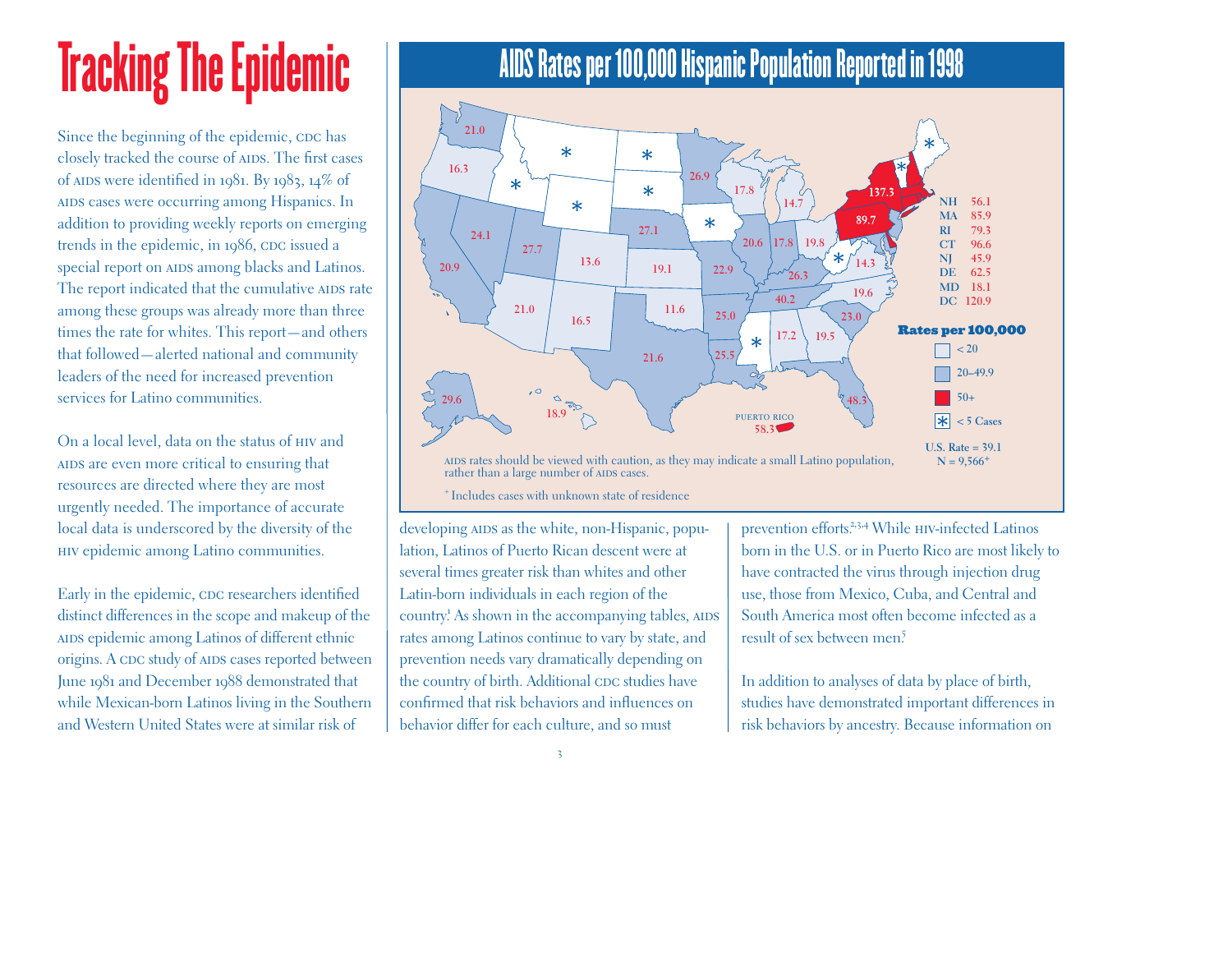# THE IMPACT OF HIV/AIDS IN LATINO COMMUNIT

1982 CDC reports that 23 of the earliest cases of AIDS-related pneumonia are among Hispanics

1983 CDC data reveal that Latinos' percentage of pediatric AIDS cases is several times higher than their share of the general population

1986 In a special report on AIDS among African Americans and Latinos, CDC reports that Latinas make up more than 1 in 5 cases among women

1987 CDC reports that the AIDS case rate for Latinos is 2.6 times higher than for whites

coc begins working with faith communities to help deliver hiv prevention messages

1988 cdc first funds a network of national and regional minority organizations—including numerous Latino groups—to provide technical assistance to local community-based prevention service providers

1989 CDC reports that injection drug users make up 55.7% of all Latino AIDS cases reported up to that time

1990 Surveillance data indicate that although black and Latina women constitute 19% of all U.S. women, they represent 72% of all U.S. women diagnosed with AIDS

1991 CDC reports that AIDS deaths rates are more than twice as high for Latinos than for whites

1992 While AIDS cases decreased slightly for whites in 1991, they increased by 11.5% among Latinos

1993 CDC begins requiring state and local health departments to convene representative community <sup>p</sup>lanning councils to establish priorities for prevention funding provided by CDC

1994 Researchers demonstrate the effectiveness of AZT in sharply reducing the risk of mother-to-child transmission

1995 AIDS case rates are found to be seven times higher for Latina women than for whites

1997 In an effort to further enhance the prevention infrastructure in minority communities,  $\frac{1}{2}$  cDC directly awards \$18.6 million in prevention funding to 94 community-based organizations, <sup>39</sup>% of which directly target Latinos

1998 Due primarily to widespread adoption of cDC-recommended guidelines for voluntary counseling and testing in prenatal settings, rates of pediatric AIDS cases decline by 73% compared with 1992

4

1999 Latinos are estimated to account for 20% of new hiv infections

Latino-specific programs account for approximately 20% of health education/risk reduction and counseling and testing community planning funding from 1997-1999

Congressional minority AIDS initiative enables CDC to create special funding for community-based hiv prevention services for gay men of color

**2000** CDC reports that black and Latino AIDS cases among men who have sex with men now exceed the number of cases among white gay men, while a separate CDC study of young gay and bisexual men (ages 15-22) in 6 urban areas finds that Latino men were more than twice as likely to be infected (7%) than their white counterparts

More than 20% of CDC's funding to develop capacity in minority communities targets Latinos

Nearly 35% of direct cDC funding of communitybased hiv prevention programs reach Latinos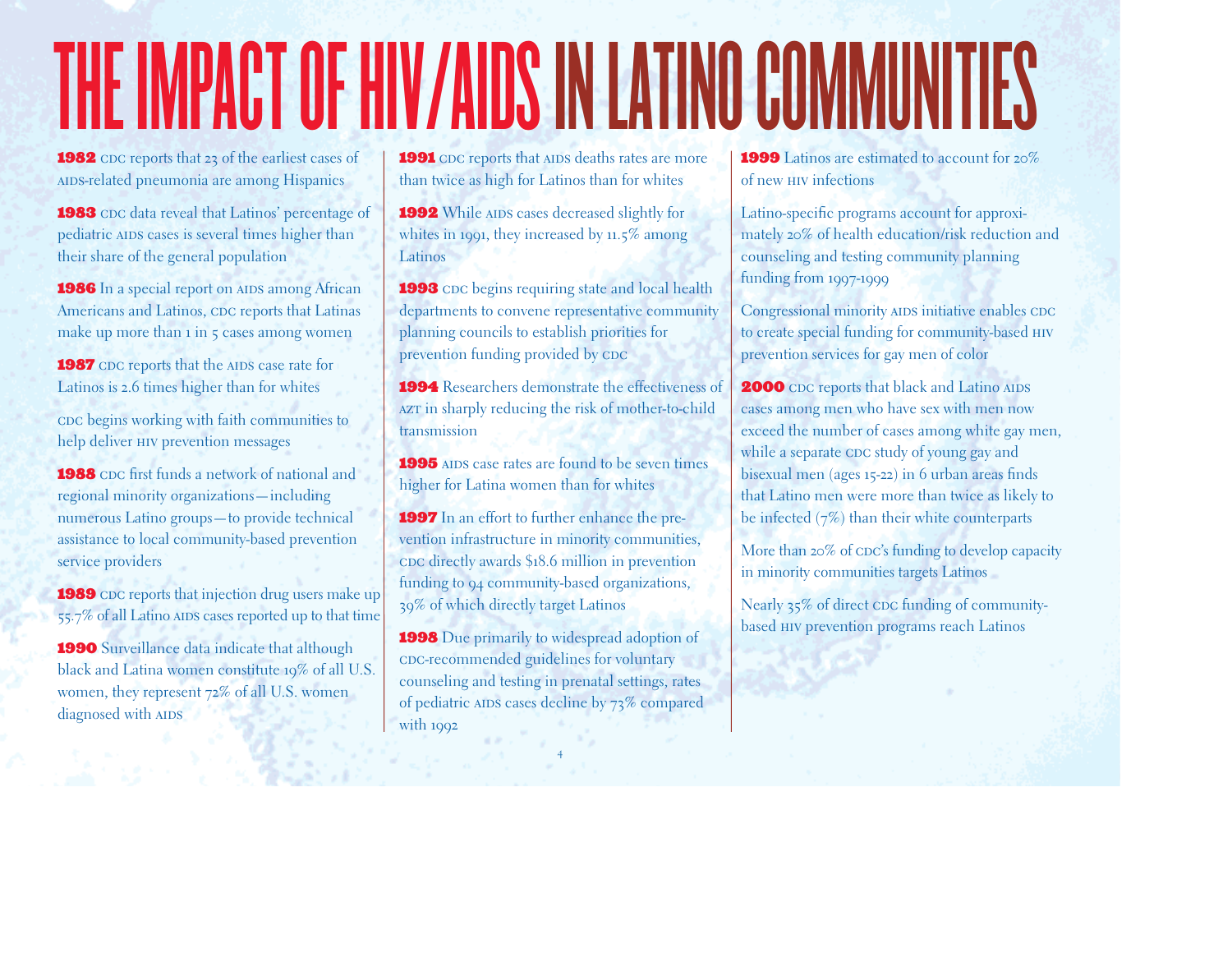ancestry and social, economic, and cultural influences on risk is not routinely available, CDC conducts multi-state studies to supplement national hiv and aids surveillance and recommends that states with large Latino populations routinely collect data on ancestry. These data have proven invaluable in identifying and addressing unique prevention challenges:

- In the twelve-state, CDC Supplement to HIV and AIDS Surveillance (SHAS) study, CDC is able to look more closely at factors influencing HIV and AIDS among individuals recently diagnosed with infection or disease. Researchers have found that behaviors such as the number of sex partners, the use of crack, and the exchange of sex for drugs vary by ancestry. While Puerto Rican men have risk behaviors that differ from other Latino men, Mexican and Puerto Rican women have similar risk behaviors. The spoken language also varies significantly. While Latinos of Central American descent speak mostly Spanish, many other Latinos speak fluent English.<sup>6</sup> Understanding these factors is critical to reaching each population with culturally relevant prevention programs.
- California and Illinois collect data on ancestry for Latinos born in the U.S. for AIDS diagnoses. Looking at data on the Latino epidemic in Chicago clearly demonstrates the importance of this approach. While the rate of AIDS cases among Latinos overall is significantly lower than

## LATINOS AT HEIGHTENED RISK

### While Latinos make up 13% of the U.S. population, they account for:

- 18% of all AIDS cases ever reported
- 17% of all AIDS deaths (more than 72,000) ever reported
- 19% of all AIDS cases reported in 1999
- 20% of all new HIV infections estimated to occur among men
- 18% of all new HIV infections estimated to occur among women
- It is estimated that 110,000–170,000 Latinos are infected with hiv, and more than 58,000 of these individuals are currently living with AIDS

that among African Americans in the city, a closer look at subgroups has revealed that Puerto Ricans are the ethnic group in Chicago with the highest AIDS case rate. Their cumulative AIDS rate is 511 per 100,000, which is 21% higher than that of blacks, 46% higher than whites, and almost four times higher than for those of Mexican descent.<sup>7</sup>

Other ongoing CDC studies to monitor the course of hiv and aids among Latinos and others at high risk include multi-state studies of perinatal hiv transmission, the factors influencing the progression of hiv disease, and the level of hiv infection among young gay men and clients of inner-city stp clinics.



## Future Directions: A Focus on HIV Surveillance

In addition to the need to expand these studies, it will become increasingly important to collect data on cases of HIV, in addition to AIDS. Current estimates of new hiv infections are rough, and are based on data from the specific studies mentioned above, combined with data from states that track hiv infection as well as aids cases. Prior to recent treatment advances, AIDS cases were generally accurate indicators of hiv infection, because hiv progressed to AIDS at predictable intervals prior to 1996. AIDS cases today, however, primarily represent people tested late in the course of disease, those who have not received needed care, or patients for whom combination therapy is not effective.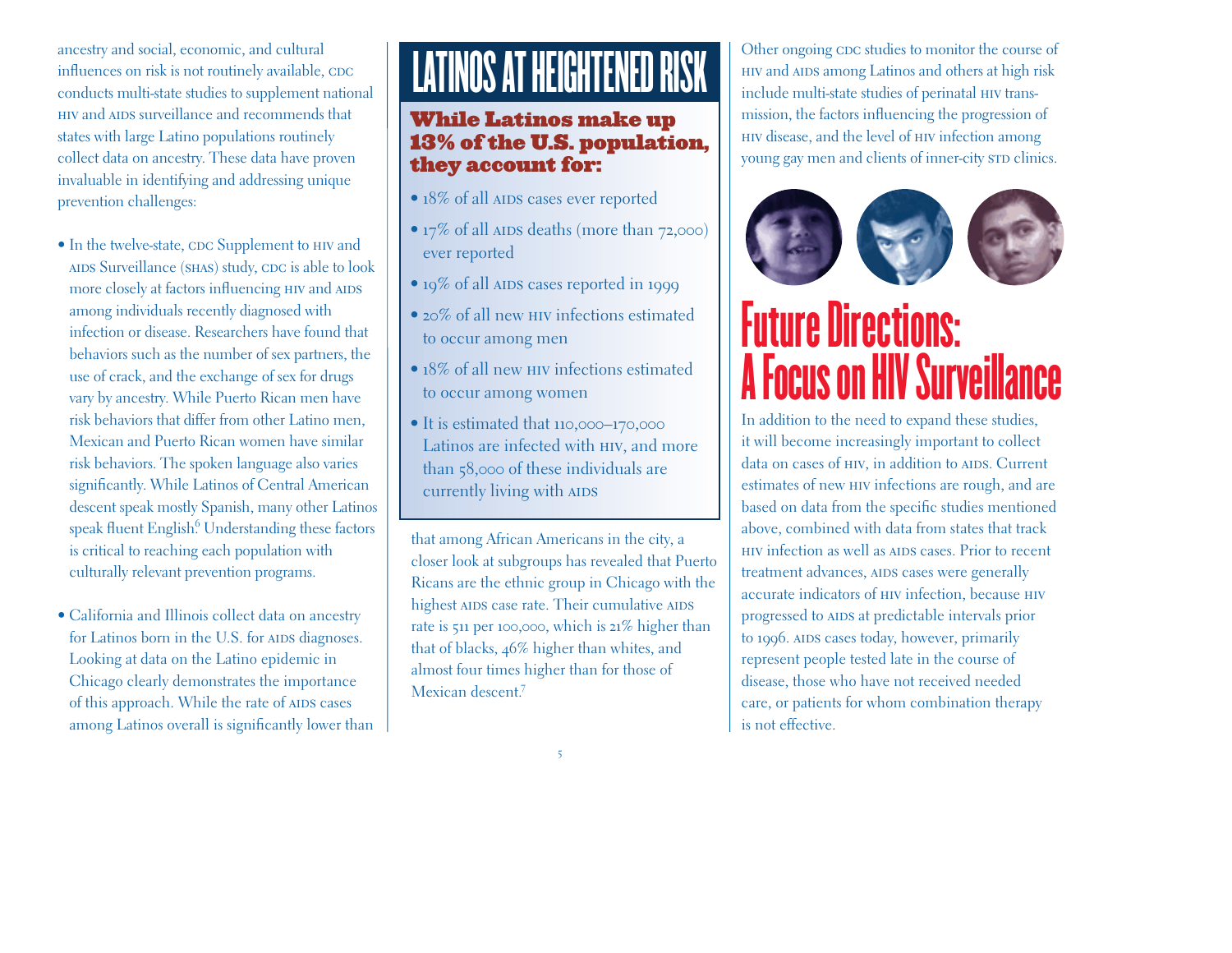To monitor the actual course of the epidemic in the treatment era, it is necessary to track hiv infection itself, rather than cases of full-blown AIDS. Although cpc has called for one, there is currently no national system that tracks new hiv infections the same way that AIDS cases are monitored. Although roughly one-half of states have historically maintained hiv reporting systems, they include few of the states with especially large Hispanic populations, such as New York, Florida, Texas, California, or Illinois (although New York, Florida, and Texas have recently begun to implement such a reporting system). As additional states begin to collect data on HIV cases, a clearer picture of the epidemic among Latinos will emerge.

## HIV Prevention Research

Just as CDC's efforts to track the epidemic enable prevention programs to be targeted to those who need them the most, CDC-sponsored research ensures that these targeted programs are based on sound, scientific evidence of what works to prevent transmission. CDC develops and evaluates both biomedical and behavioral approaches to hiv prevention.

Behavioral research focuses on identifying the factors that influence risky behavior and transmission in different communities and evaluating approaches to reducing risk.

Biomedical research focuses on evaluating medical approaches (testing and treatment) to preventing hiv transmission. Effective risk reduction strategies, combined with new treatments for hiv and other sexually transmitted diseases, offer more hope than ever for reducing the spread of hiv.

### Behavioral Research

Behavioral research to date in Latino communities has led to a number of findings important to the design of effective prevention programs, including:

- Past surveys have found that misperceptions about hiv transmission are more common among Latinos of Mexican ancestry than those of other Hispanic origins. Latinos of Mexican ancestry were more likely to believe hiv can be transmitted through casual contact and were more likely to be skeptical of government information about AIDS. They were also less likely to have heard of an hiv antibody test and to believe in the effectiveness of condoms.<sup>8</sup> This research reveals the critical need to address trust and knowledge when designing prevention programs for this population.
- In a large 1999 CDC study of individuals recently diagnosed with HIV and AIDS, 15% of Latino men who have sex with men,



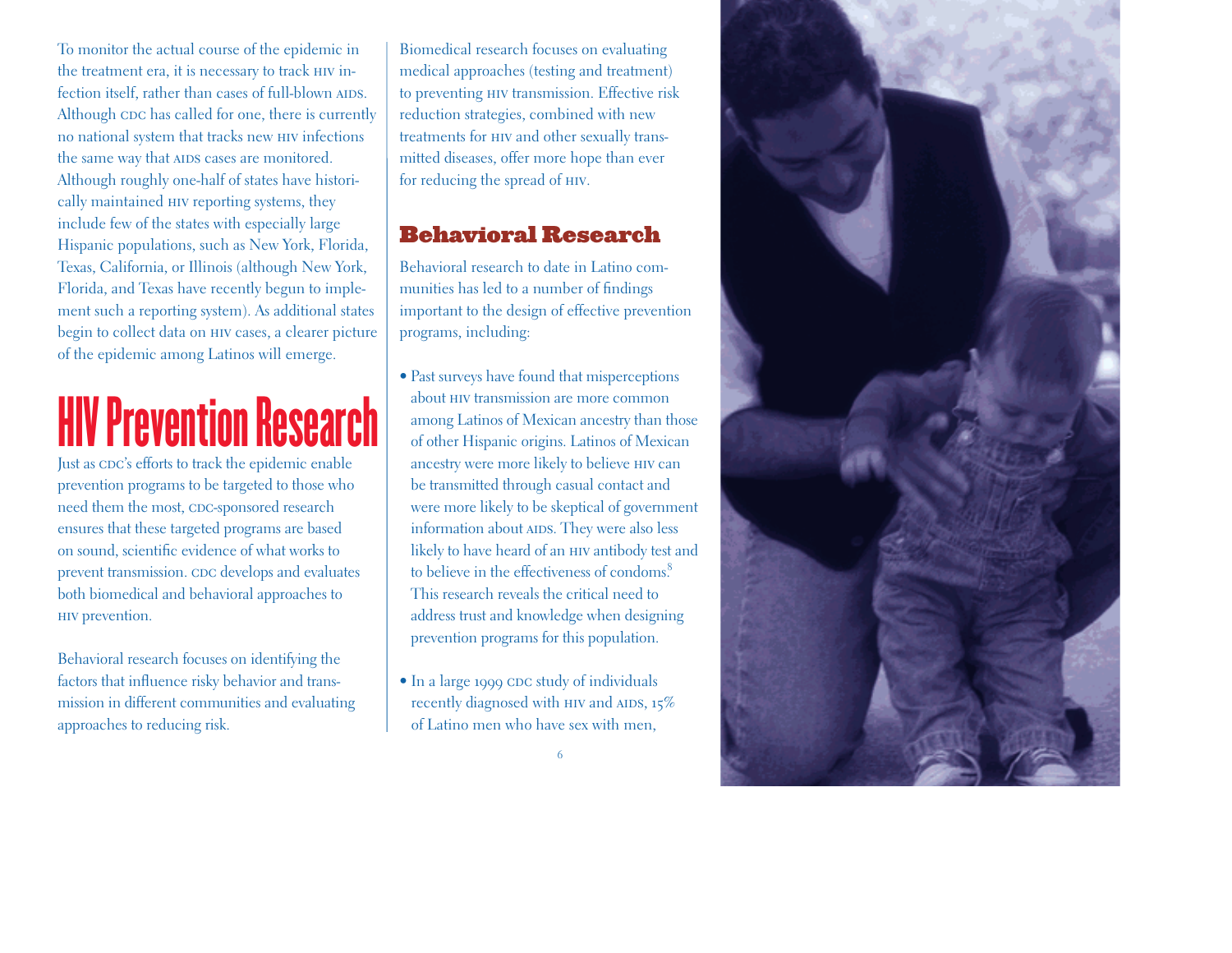compared to 6% of whites, identified themselves as heterosexual, not gay or bisexual. By not identifying themselves as gay or bisexual, these men may not even perceive themselves at risk for hiv and, therefore, may be less likely to protect themselves and their partners. And by having sex with both men and women, they may also be inadvertently helping to fuel the spread of the disease to women. A number of factors, including the stigma associated with homosexuality in many communities, may be contributing to this trend. Strategies must be developed to reach men who may not respond to messages and programs targeted to the gay community. It will also be critical to combat stigma and create an environment where all men can access the hiv testing, treatment, and prevention services they need without the fear of alienation.

- Some Hispanic women, particularly those who have not yet assimilated into U.S. culture, have difficulty negotiating condom use. This is likely due in part to the power imbalance between men and women. Insisting on condom use in some cultures may place women at risk of <sup>p</sup>hysical and emotional abuse. Prevention programs must address this and other potential cultural barriers to safer sex.<sup>9</sup>
- A study conducted in 1998 underscored the important role Latino parents can play in hiv prevention among young people. The findings,

from interviews conducted with 372 sexually active African-American and Latino adolescents (14- to 17-year-olds) in New York, Alabama, and Puerto Rico, showed that Latino teens who talked with their mothers about condoms before their first sexual intercourse were three times more likely to use condoms than those teens who did not talk to their mothers. Further, condom use at first intercourse was associated with a 20-fold increase in lifetime condom use. A sustained dialogue between parents and their children that begins early, before adolescents begin engaging in sexual activities, can help protect the next generation of Latinos from hiv and other stps.

cDC's ongoing research seeks to build upon this knowledge base, design effective programs based on this knowledge, and evaluate the impact on risk behaviors. Current projects include:

• **The city (Community Intervention Trial for Youth) Project** is a research study targeting young men who have sex with men, ages 15-25, in 13 communities across the country. Two CITY projects in New York and two in Los Angeles exclusively focus on young Latino men. In this study, researchers are evaluating the effectiveness of community-wide programs which use peer health educators, a social marketing campaign, social events, and small group skills-building workshops.

- The **sums/sumit Projects (Seropositive Urban Men's Study/Intervention Trial)** together comprise a five-year effort to study hiv disclosure practices among hiv-infected men who have sex with men in New York and San Francisco, and to design effective programs to prevent hiv transmission. The prevention program that grew out of the study—an eight-session intervention for hiv-positive men who have sex with men—is currently being evaluated in a controlled trial among men at risk, including Latino gay and bisexual men.
- $\bullet$  In 1998, CDC-supported behavioral research identified an effective video-based education program to supplement patient encounters with health workers in STD clinics. Based on this research, the **voices/voces Project (Video Opportunities for Innovative Condom Education and Safer Sex)** was created to encourage condom use and condom negotiation skills among Latino men and women. The program addresses key gender and cultural issues, and all materials are available in Spanish. cDC also trains local communities in how to most effectively use the video package.

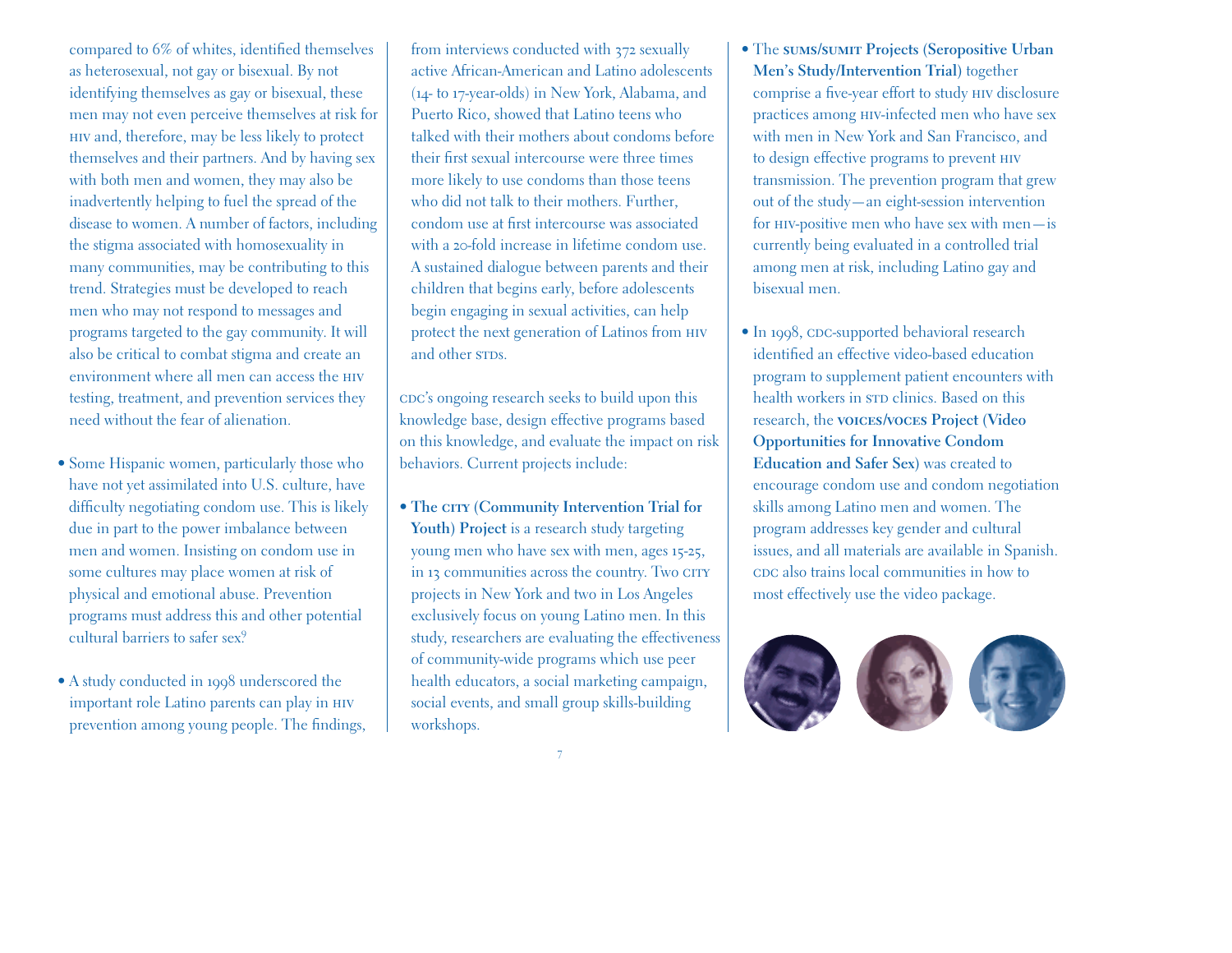### Biomedical Research

cDC also conducts research to evaluate biomedical tools to reduce the risk of hiv transmission and ensure proven medical approaches to prevention are widely implemented. Examples of past and present research include the evaluation of therapies to reduce the risk of hiv transmission from a mother to her unborn child, the evaluation of microbicides and other female-controlled prevention methods, the evalution of hiv vaccine candidates, and the effect of antiretroviral therapy on viral load and hiv transmission.

Several cpc biomedical research initiatives have special importance for Latinos:

### **Mother-to-Child Transmission**

Although Latinos make up only 13% of the population, they account for just over 20% of perinatally-acquired AIDS cases. In 1994, research demonstrated that AZT, given to an HIV-infected woman early in pregnancy, during labor and delivery, and to her baby, could reduce the risk of transmission to her baby by two-thirds. For hivinfected women and their infants to benefit optimally from AZT and other medical treatment, it is best for women to know if they are infected early in pregnancy. CDC guidelines therefore promote early hiv counseling and voluntary testing in the context of prenatal care. Swift integration of these recommendations in prenatal care settings led to

a dramatic reduction in mother-to-child transmission—a 73% decline in such cases between 1992 and 1998. Despite these successes, challenges remain for further reducing hiv transmission to Latino and other children at risk in the United States. Perhaps the greatest barriers in the U.S. are the continuing spread of hiv infection among African-American and Latina women and the lack of early prenatal care for many of these women. CDC perinatal research efforts are therefore currently focused on assessing strategies to increase access to prenatal care and treatment.

Further, for women not reached during prenatal care, a particularly high risk group, cDC is conducting research on the most effective approaches to counseling and testing using rapid testing technologies for determining hiv status at the time of labor and delivery. The research will also determine the best approaches to deliver therapy once hiv status is determined.

### **STD Prevention and Treatment**

While STDs are widespread across all racial groups, STD rates have traditionally been somewhat higher among Latinos than among whites. Rates of srps such as gonorrhea and syphilis are 2–3 times higher among Latinos, when compared to whites, largely because of disparities in access to care. Previous research



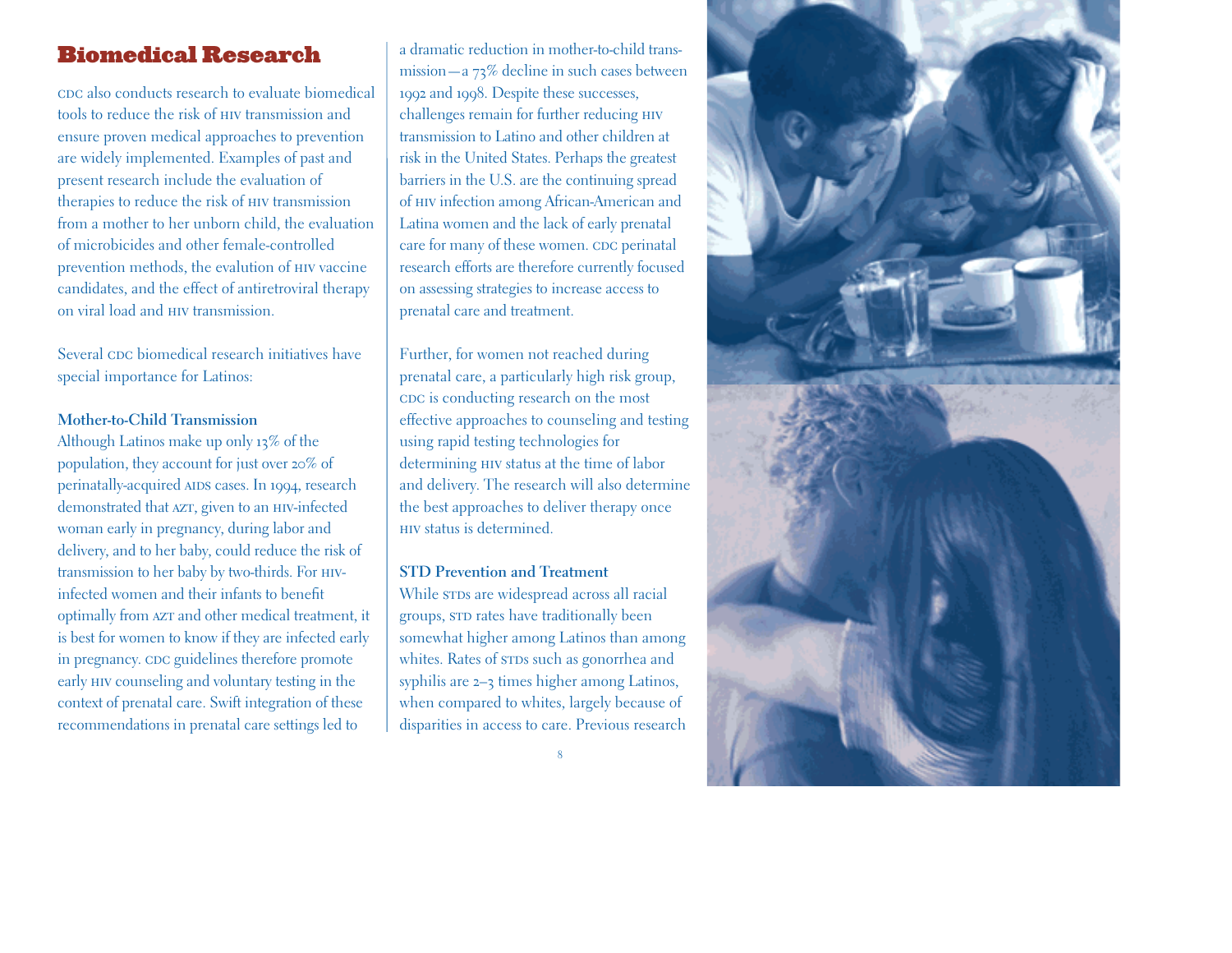has clearly documented the relationship between stos and the spread of HIV. Because other stos increase the likelihood of both spreading and acquiring stDs, CDC conducts research on the impact of STD treatment on HIV transmission and works to increase screening, treatment, and prevention services in Latino and other communities at risk.

#### **HIV Treatment**

It is estimated that 110,000–170,000 Latinos are living with hiv in the U.S., and this number continues to grow. A significant number of these individuals do not know they are infected. Increasing the number of Latinos at risk who are tested and offered treatment is critical for their own health and for preventing the spread of hiv to others. Studies have shown that knowledge of hiv status reduces risk behaviors. Additionally, because new hiv therapies reduce the amount of virus circulating in the body, it is possible that hiv treatments may prove to reduce the risk of transmitting HIV. CDC is designing studies to evaluate the impact of treatment on infectiousness to determine if, and to what extent, treatment will be effective as a prevention strategy. Further, cDC researchers are evaluating strategies for ensuring that any benefits of new therapies are not offset by increases in risk behavior. Even if treatment proves to reduce transmission, it will be critical to maintain safer behaviors.



# **Partnering with<br>Local Communities**

The most effective prevention programs are targeted to the specific needs of communities at risk for HIV transmission. While federally sponsored research has identified the fundamental principles of sound hiv prevention programs, local prevention programs must carefully tailor their own initiatives to address the real-world circumstances of their local constituents.

cnc funding enables local community organizations to mount targeted prevention programs that are based on sound science. cDC's efforts (described below) to ensure that prevention programs are effectively directed toward those in greatest need have resulted in a substantial increase in hiv prevention funding targeted to

 $\overline{Q}$ 

Latinos. Between 1988 and 1999, CDC funding specifically earmarked for Latino prevention programs increased by 715%—from approximately \$7 million to more than \$58 million.

Additionally, a significant proportion of CDC's research and surveillance programs serve Latinos at risk, as do prevention programs not targeted by race. Of the nearly \$615 million CDC currently spends on hiv prevention efforts for high-risk or emerging populations, roughly 19%, or an estimated \$115 million, benefits Latinos.

### Targeted Funding for Latino Communities and Percent of Total AIDS Cases, 1988 -1999



significant proportion of CDC's overall surveillance, research and program budget benefits Latinos at greatest risk.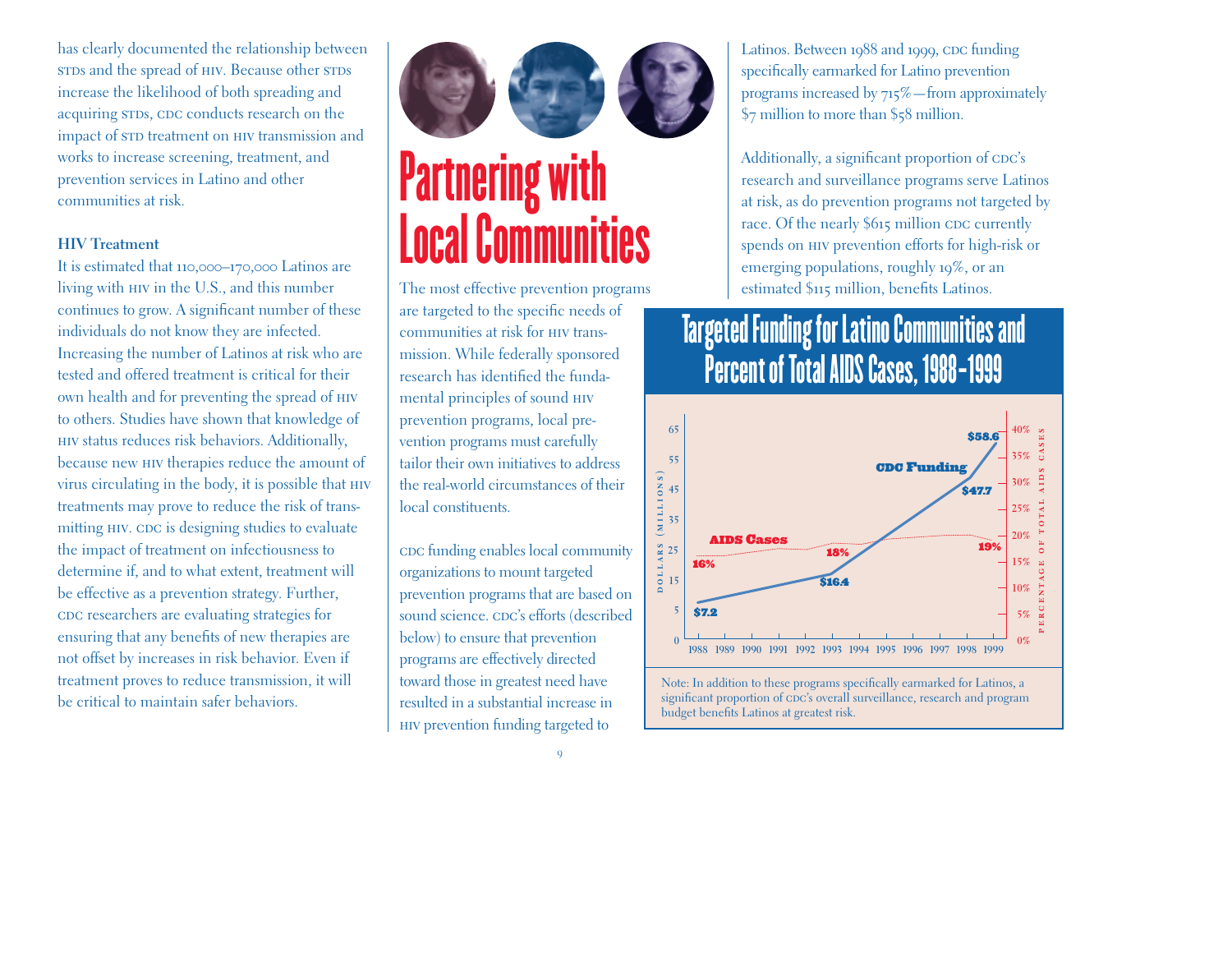*"What is successful with gay white male communities cannot "What is successful with gay white male communities cannot be just translated into Spanish. Outreach efforts must be adapted to reach our men and their beliefs about themselves." adapted to reach our men and their beliefs about* 

**—dr. jane delgado, president, national alliance for hispanic health**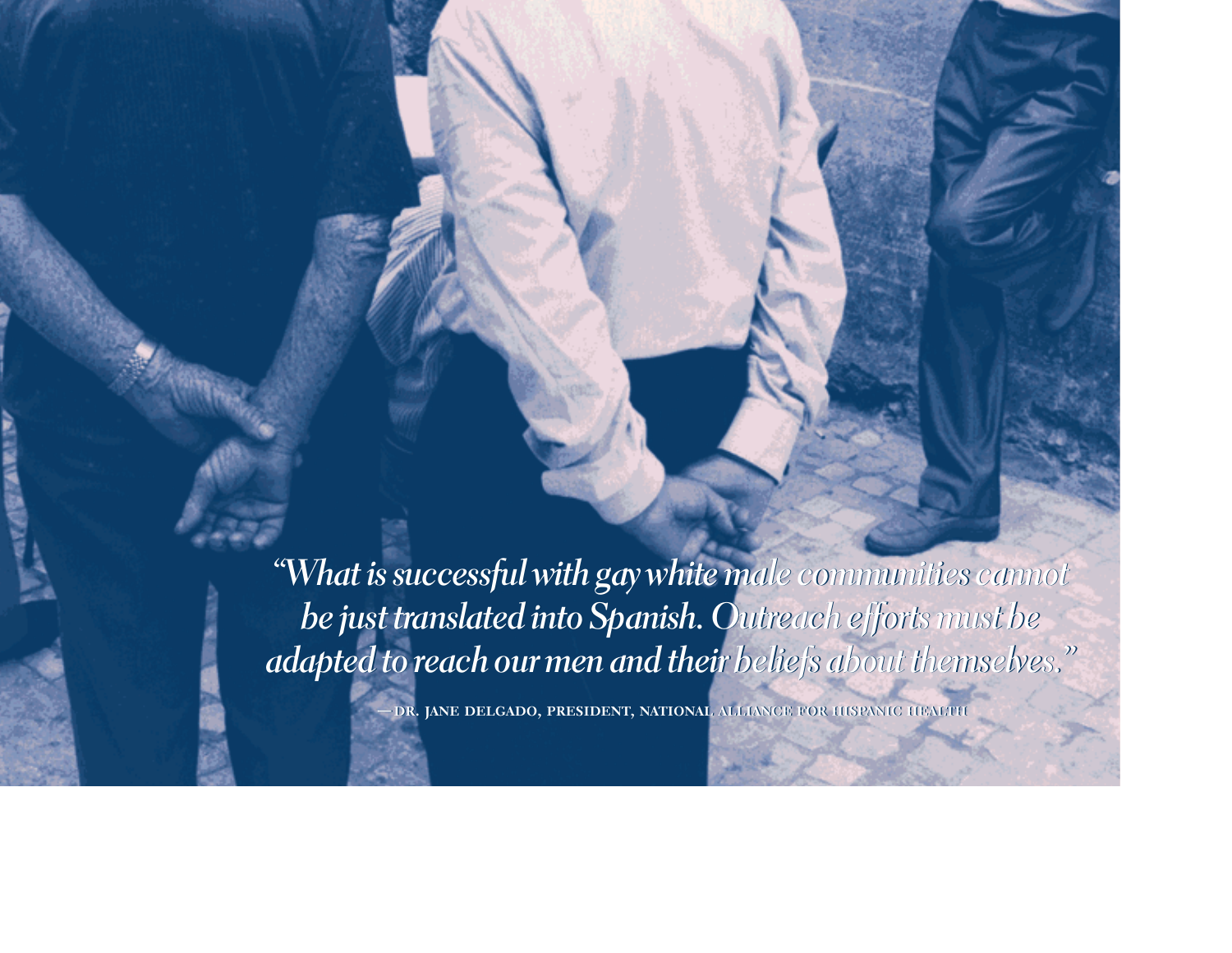### Community Planning

Perhaps the single most important effort to ensure that HIV prevention services reach Latino and other populations at greatest risk is CDC's prevention community planning.

The largest share of CDC's support for local prevention programs—over \$250 million in 1999 is channeled through state and local health departments through a process known as community planning. With these resources, health departments fund thousands of communitybased organizations to deliver hiv prevention programs to individuals at greatest risk in their community. The process brings representatives from all affected communities together with public health officials and other experts to make decisions about funding based on the profile of the local epidemic.

Community planning effectively moved the nation away from federal directives and placed the decisions about prevention in the hands of those closest to the problem. CDC requires that the membership of state and local planning councils reflect the epidemic in these jurisdictions and that funding decisions be based on sound science.

Implementation of community planning has dramatically increased funds targeted to Latino communities, resulting in a seven-fold increase,

from approximately \$5 million in 1993 to more than  $$37.5$  million in 1999.

cdc funds more than 200 Latino community-based organizations through the community planning process. Prevention programs supported by CDC address a wide range of behaviors that place Latinos at risk for HIV infection:

- In the Mission District of San Francisco, CDC funding enables *Instituto Familiar de La Raza* to reach Latina immigrants who cannot attend prevention workshops due to lack of time, childcare responsibilities, or inadequate transportation. To overcome such obstacles, the program pursues innovative strategies to draw attention to hiv, including theater presentations by health advocates at laundromats or on street corners.
- CDC funds *Musica Against Drugs* to reach Latino injection drug users in Brooklyn with one-on-one counseling sessions and creative workshops. These outreach services, targeting both HIV-negative and HIV-positive populations, have demonstrated positive changes in attitudes about risk behavior.

In an effort to evaluate the success of community planning, CDC analyzed state and local prevention spending patterns in three key areas, comparing funding to each racial/ethnic group's proportion of the AIDS epidemic:

• **Health Education and Risk Reduction**  In both 1997 and 1998, state and local health departments spent an average of 20% of their funds for health education and risk reduction programs on initiatives targeted to Latinos. In 1999, this percentage grew to 21%. This proportion of funding slightly exceeds the estimated level of new infections that occur among Latinos (20%).

### • **Counseling and Testing**

In recent years, cDC has been working with communities to improve the targeting of hiv counseling and testing services. As a result, the proportion of counseling and testing services targeting Latinos has increased from 13% in 1997 to 17% in 1999. The current level is still slightly less than Latinos' share of new hiv infections  $(20\%)$ . To further address this need, CDC is undertaking a targeted hiv testing campaign and will be working with state and local communities to ensure testing services reach populations at greatest risk.

• **Planning Group Membership**

Last year, CDC began comparing community planning group membership to the epidemiologic picture of each jurisdiction to determine if the membership is representative of the epidemic. A CDC analysis of the membership for 1998 and 1999 found that 12% and 10%, respectively, of planning group members were Latino—below Latinos' share of the epidemic.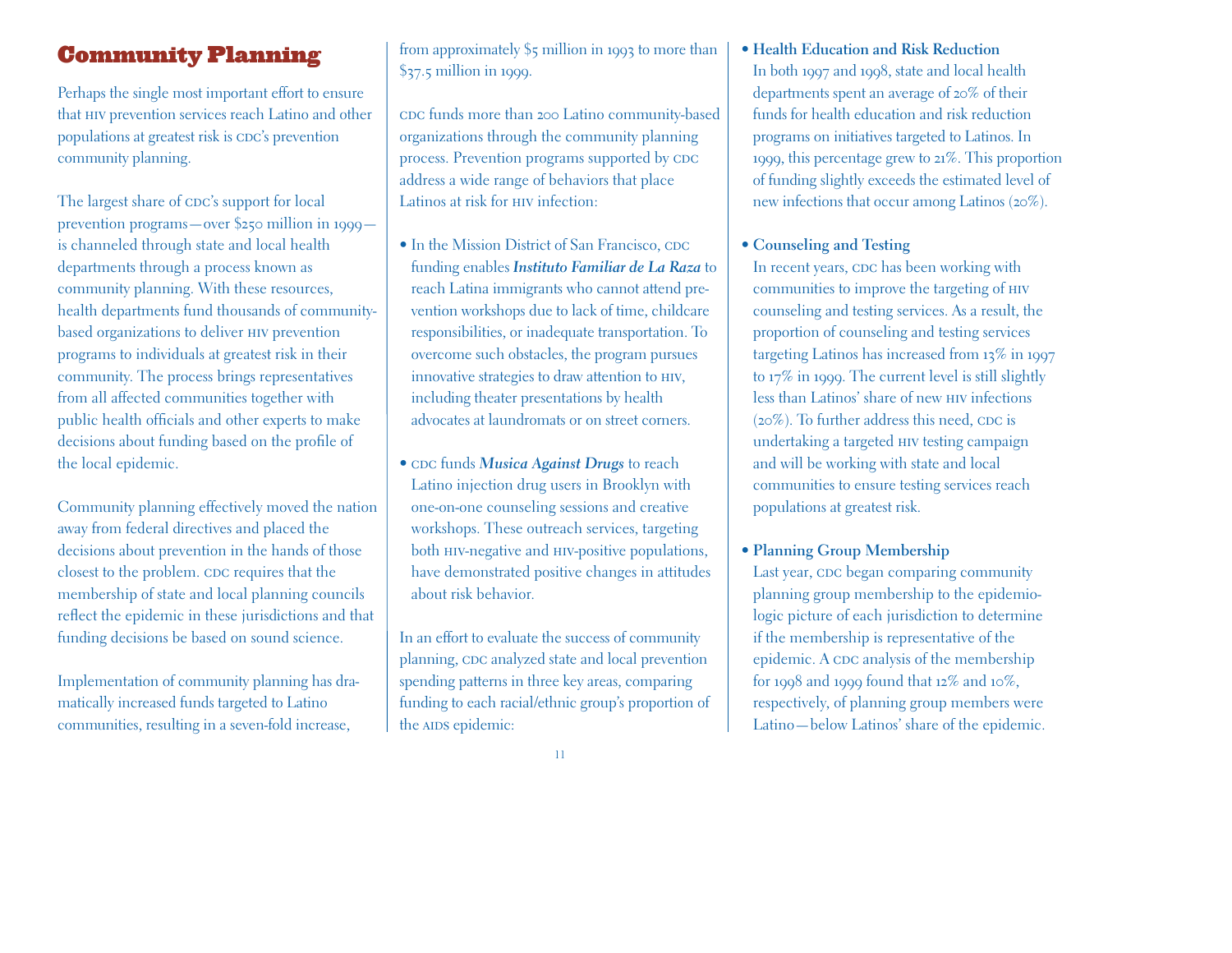cDC is working with areas that have not yet closed demographic gaps in membership to ensure adequate representation over the coming years.

### Direct Funding For Community-Based **Organizations**

cDC also directly funds community-based organizations serving Latinos to implement hiv prevention programs. While community planning is the ultimate answer to building long-term community capacity to fight AIDS, direct funding of community organizations has helped fill critical interim gaps. Nearly 35% of direct cDC funding of communitybased hiv prevention programs reaches Latinos at greatest risk, including gay and bisexual men. Examples of organizations and activities include:

- La Clinica del Pueblo uses CDC funds to design and implement unique and culturally relevant programs to reach recently arrived immigrants in Washington, D.C. Part of this outreach includes interaction between peer leaders and Spanishspeaking gay and bisexual men at high risk for hiv, to increase community acceptance of Latino gay and bisexual men.
- CDC funds the **Latino Commission on AIDS** to mount an extensive hiv prevention program targeting church-based networks in Latino communities in New York City.

### Strengthening Local Organizations

Recognizing that lack of infrastructure in many communities impedes effective delivery of hiv prevention services to people of color, in 1988 cDC began funding national and regional minority organizations to provide consultation, training and other forms of technical assistance to local community groups. These capacity building efforts have been steadily built over time and have evolved to address complex hiv prevention needs. In 1999, cdc's capacity building program totaled \$14.5 million, over 20% of which is directed toward Latino communities. Organizations funded work to strengthen the hundreds of CDC-funded community-based organizations working to prevent hiv among Latinos. For example:

• **Center for Health Policy Development** will work with local organizations and criminal justice systems to build support for hiv prevention targeted to Latina women at risk from contracting hiv from male partners with a history of incarceration.

- **National Latino/a Lesbian, Gay, Bisexual and Transgender Organization** (LLEGO), a national network that mobilizes local Latino communities, will develop a four-region project to address the cultural, gender, orientation, environmental, social, and multi-lingual intervention needs of local organizations serving Latinos.
- **Puerto Rican Organization for Community Education and Economic Development** provides health and social services to disadvantaged Puerto Ricans and members of other minority populations. PROCEED will provide assistance to help improve, develop and sustain organizations that provide hiv prevention services.
- **U.S.-Mexico Border Health Association** will help local community-based organizations mobilize their communities to expand hiv prevention efforts for Latinos born outside the U.S. and less acculturated Latinos living in the U.S.

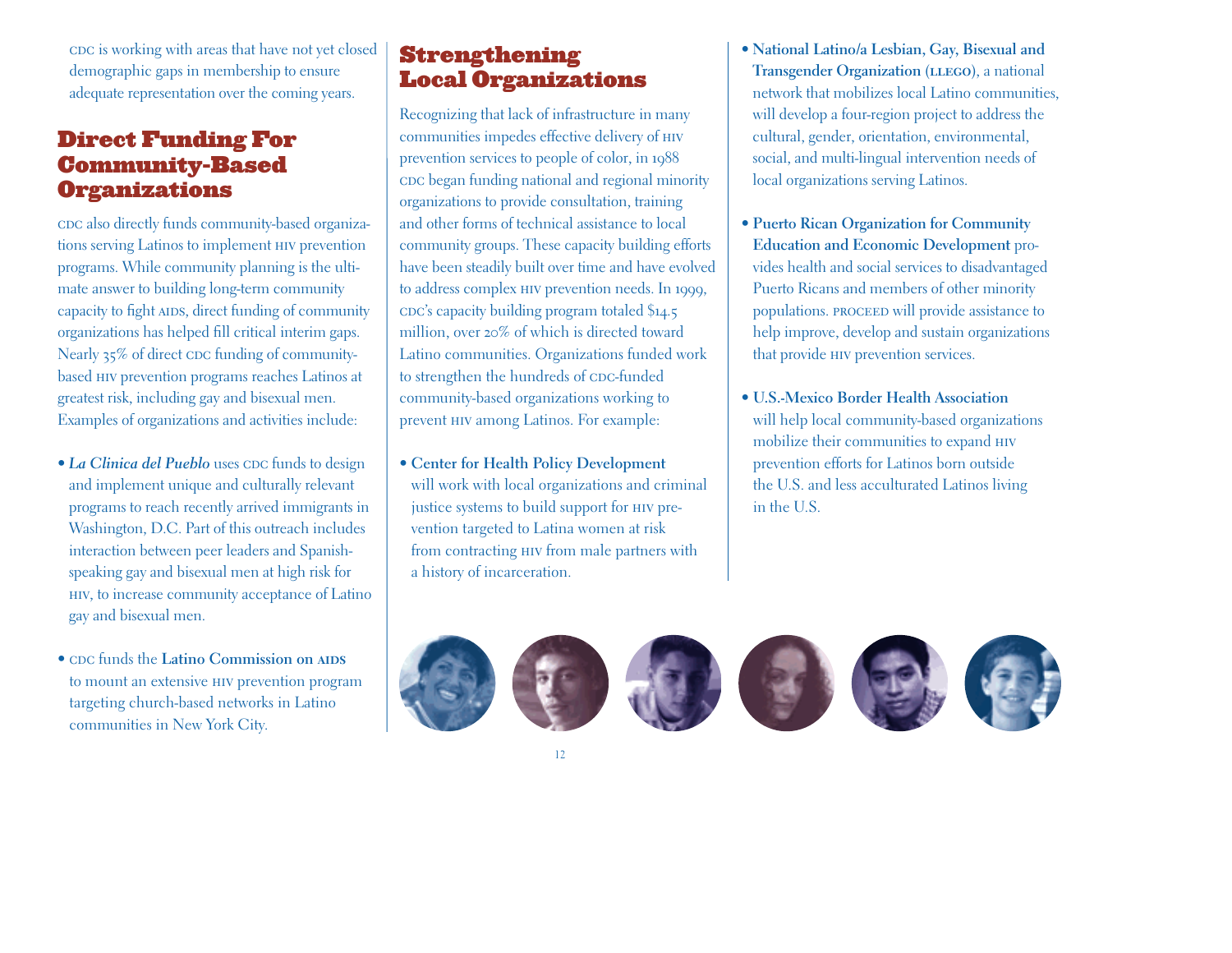## Other Initiatives

Several other initiatives enhance hiv prevention services for Latinos at risk:

### **HIV Prevention in Correctional Facilities**

Data released in 1999 at the first National hiv Prevention Conference documented levels of HIV and AIDS among inmates five times higher than the total U.S. population. These data also suggest that nearly one-fifth of all people with HIV and AIDS in 1996 had been released from a correctional facility during that year.

While inmates are not typically infected while incarcerated, these facilities provide a unique, but frequently missed, opportunity to reach some of the highest risk populations with hiv prevention and care. In 1999, CDC provided  $\frac{1}{2}$  million to state and city health departments to develop hiv prevention programs in correctional facilities to reach highrisk minority populations, including Latinos, who represent 25% of the U.S. prison population.

*"Hispanics are the "Hispanics are the fastest growing minority group in the U.S… To ensure a healthy fastest growingminority group in the U.S… To ensure a healthy and productive nation, it is critical that we meet the health needs of the Hispanic the Hispanicpopulation." and productive<br>nation, it is critical<br>that we meet the<br>health needs of* 

**—representative —representative lucille roybal-allard, chairwoman, congressional hispanic caucus lucille roybal-allard,chairwoman, congressionalhispanic caucus**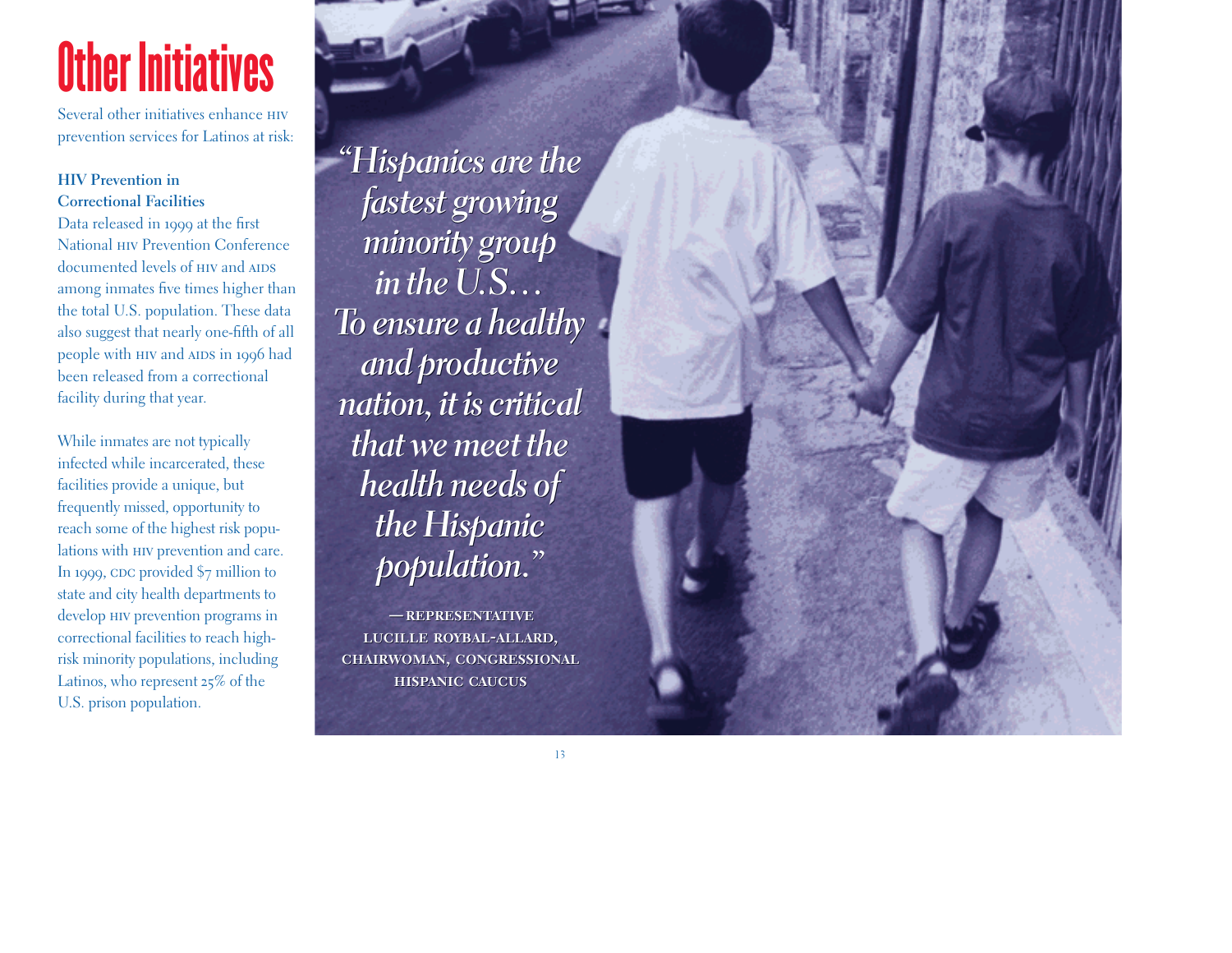### **Targeted HIV Testing Campaign**

In 1999, CDC began developing a national campaign to increase hiv testing among individuals at greatest risk for hiv infection. hiv counseling and testing provides an important pathway to prevention and treatment for both infected and at risk populations. The campaign, "X AIDS", will use highly targeted strategies and sophisticated marketing techniques to reach Latino and other communities with messages about the value of knowing your hiv status. The campaign is part of a broader CDC effort—the Serostatus Approach to Fighting the Epidemic (SAFE). SAFE focuses on identifying and reaching the growing population of hiv-infected people with quality prevention and other needed services.

### **Faith Programs**

Recognizing the critical role of the faith community in mobilizing community leaders and reaching and serving those at risk, CDC established a collaboration with the faith community in 1987. By partnering with a small group of national faith organizations and schools of public health, CDC leverages relatively modest resources into remarkable programs for hiv prevention with communities of faith nationally.









**Expanding Efforts to Prevent Mother-to-Child Transmission**



14

While the number of  $H$ <sub>IV</sub>-infected infants has

## Summary of Targeted Funding to Latino Communities (in millions)

|                                                                   | 1988 | 1993  | 1998  | 1999  |
|-------------------------------------------------------------------|------|-------|-------|-------|
| <b>State and Local Health Departments</b><br>(Community Planning) | 3.45 | 5.06  | 35.18 | 37.54 |
| Capacity-Building and Technical<br>Assistance                     | 3.73 | 3.71  | 4.46  | 6.71  |
| Community-Based Organizations                                     |      | 6.51  | 6.74  | 6.74  |
| <b>Other Minority Initiatives</b>                                 | 0.02 | 1.14  | 1.35  | 1.83  |
| Mother-to-Child Transmission                                      |      |       |       | 2.00  |
| Gay Men of Color                                                  |      |       |       | 2.00  |
| <b>Correctional Facilities</b>                                    |      |       |       | 1.75  |
| тота н                                                            | 7.20 | 16.42 | 47.78 | 58.57 |

Note: In addition to these programs specifically earmarked for Latinos, a significant proportion of CDC's overall surveillance, research and program budget benefits Latinos at greatest risk.

> nearly one-quarter of infants who develop AIDS in the U.S. through mother-to-child transmission are Latino. In 1999, CDC dedicated an additional \$2 million to reach high-risk Latina women with early testing and preventive therapy.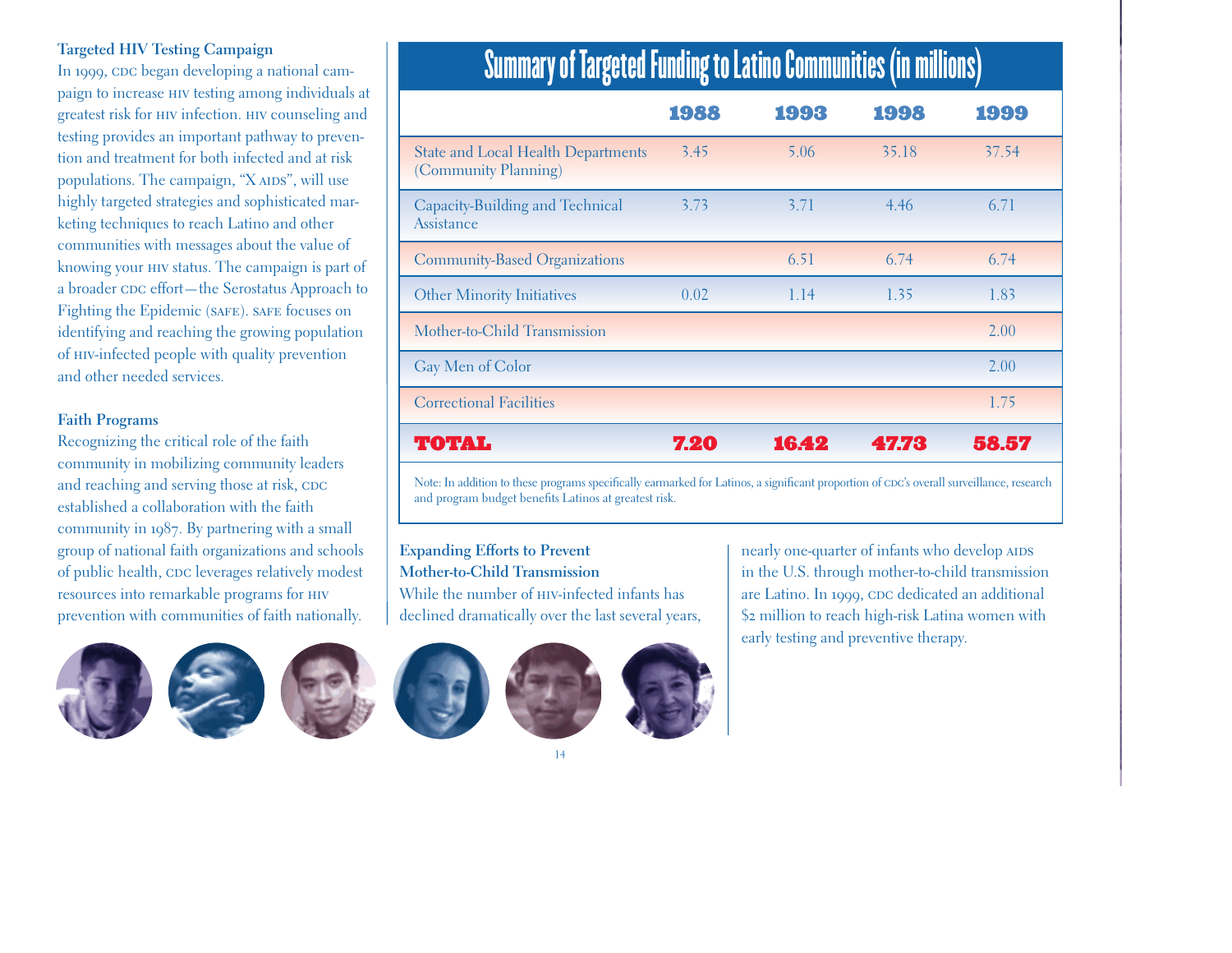*"We need to take personal responsibility for the epidemic. We ought to be looking into our own families to lookinginto own families and communities for lasting solutions to this grave threat to our future."*  We need to take<sup>.</sup><br>personal responsibil<br>for the epidemic. *and communities for<br>asting solutions to this<br>grave threat to our<br>future."* 

DR. RAFAEL CAMPO, **harvard medical school and beth israel deaconess medical center in boston medical center in bostondr. rafael campo, harvard medical school and beth israel deaconess** 

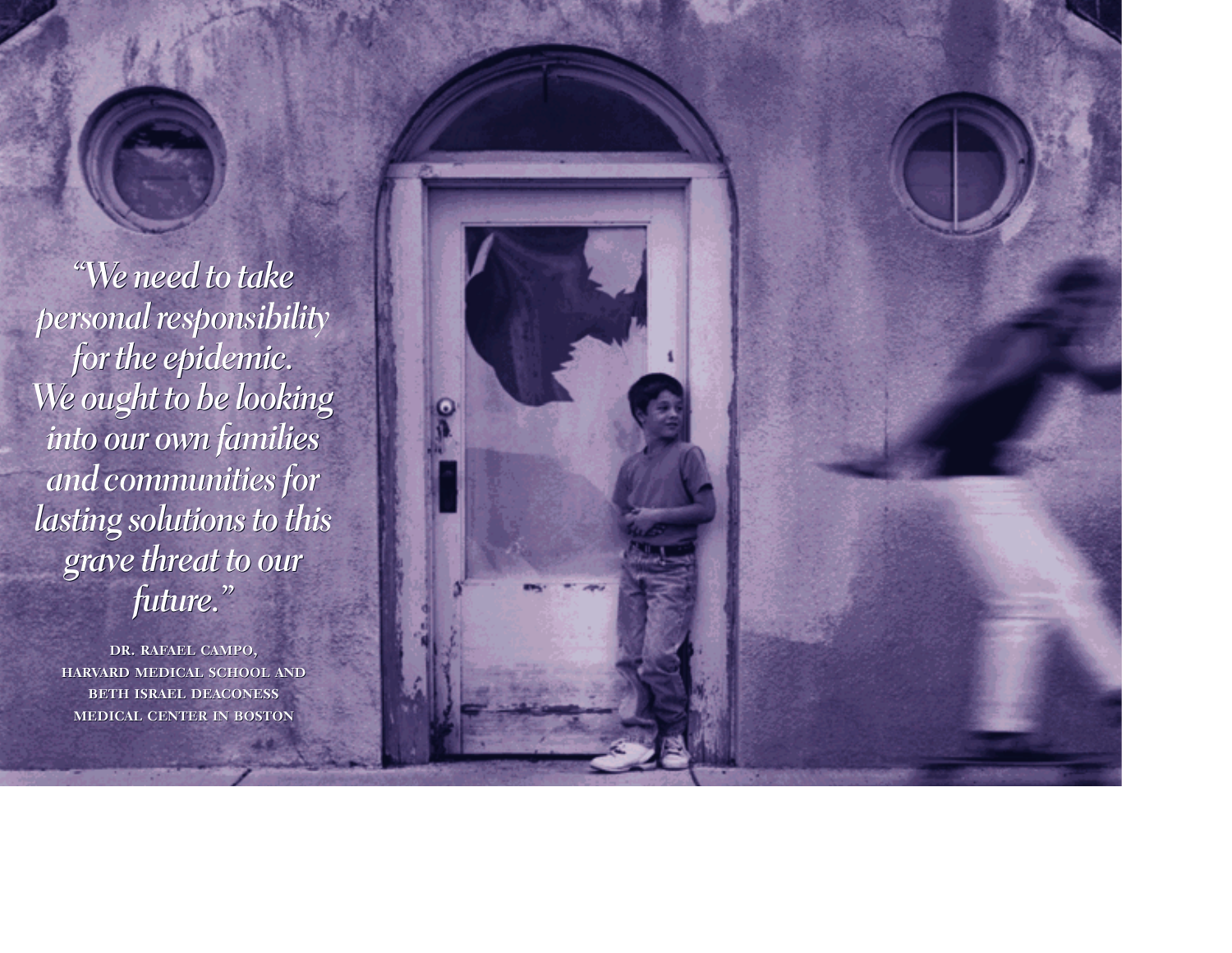## LOOKING TO THE FUTURE

Few communities, on their own, have the resources and expertise to defeat an enemy as complex and threatening as HIV/AIDS. The task is even more daunting for communities that have been historically underserved. Conversely, even the best public health programs will fail without the energetic support and involvement of affected communities.

Through years of working together, CDC and Latino communities have forged an important partnership to respond to HIV/AIDS. Yet, more—much more must be done if we are to turn the tide against the disease in diverse Latino communities.

Additional resources must be devoted to hiv prevention research and services, and surveillance systems must improve to permit the timely

deployment of prevention programs in response to changing circumstances.

As important as the public health response, though, is the mobilization of diverse Latino communities, organizations, and institutions throughout the country. More Latino organizations must become involved in the response to AIDS, and sectors of the Latino population that have remained on the sidelines must join in this fight.

There are important signs that this essential community mobilization is beginning to occur. cDC is committed to working in partnership with Latino communities to ensure that all people in the United States have the hope of enjoying a future without HIV and AIDS.

#### **REFERENCES**

- 1 Selik, R.M. et al, "Birthplace and the Risk of aids among Hispanics in the United States." *Am J Public Health* <sup>19</sup>89; 79:836–839.
- 2 Diaz, Theresa et al. "Differences by Ancestry in Sociodemographics and Risk Behaviors among Latinos with aids." *Ethnicity Dis*, 1997; 7:200–206
- <sup>3</sup>Diaz, Theresa et al. "aids Trends among Hispanics in the United States." *Am J Public Health.* 1993; 83:504-509
- <sup>4</sup>Klevens, Ruth Monina et al. "Trends in aids Among Hispanics in the United States, 1991–1996." *Am J Public Health* 1999; 89: 1–3. 5 Centers for Disease Control and Prevention. *HIV/AIDS Surveillance Report* <sup>199</sup>8, No. 2.
- 6 Diaz, Theresa et al. "Differences by Ancestry in Sociodemographics and Risk Behaviors among Latinos with aids." *Ethnicity Dis*, 1997; 7:200-206 <sup>7</sup>Murphy, James et al. "Epidemiology of aids Among Hispanics in Chicago." *Jou of AIDS and Human Retrovirology* <sup>199</sup>6; 11:83-87.
- 8 Flaskerud, Jacquelyn H. et al. "Directions for aids Education for Hispanic Women Based on Analyses of Survey Findings." *Public Health Reports,* 108, 298-304, 1993.

<sup>9</sup>Nyamathi A. et al. "aids-related Knowledge, Perceptions, and Behaviors among Impoverished Minority Women." *Am J Public Health* 1993;83:65-71.



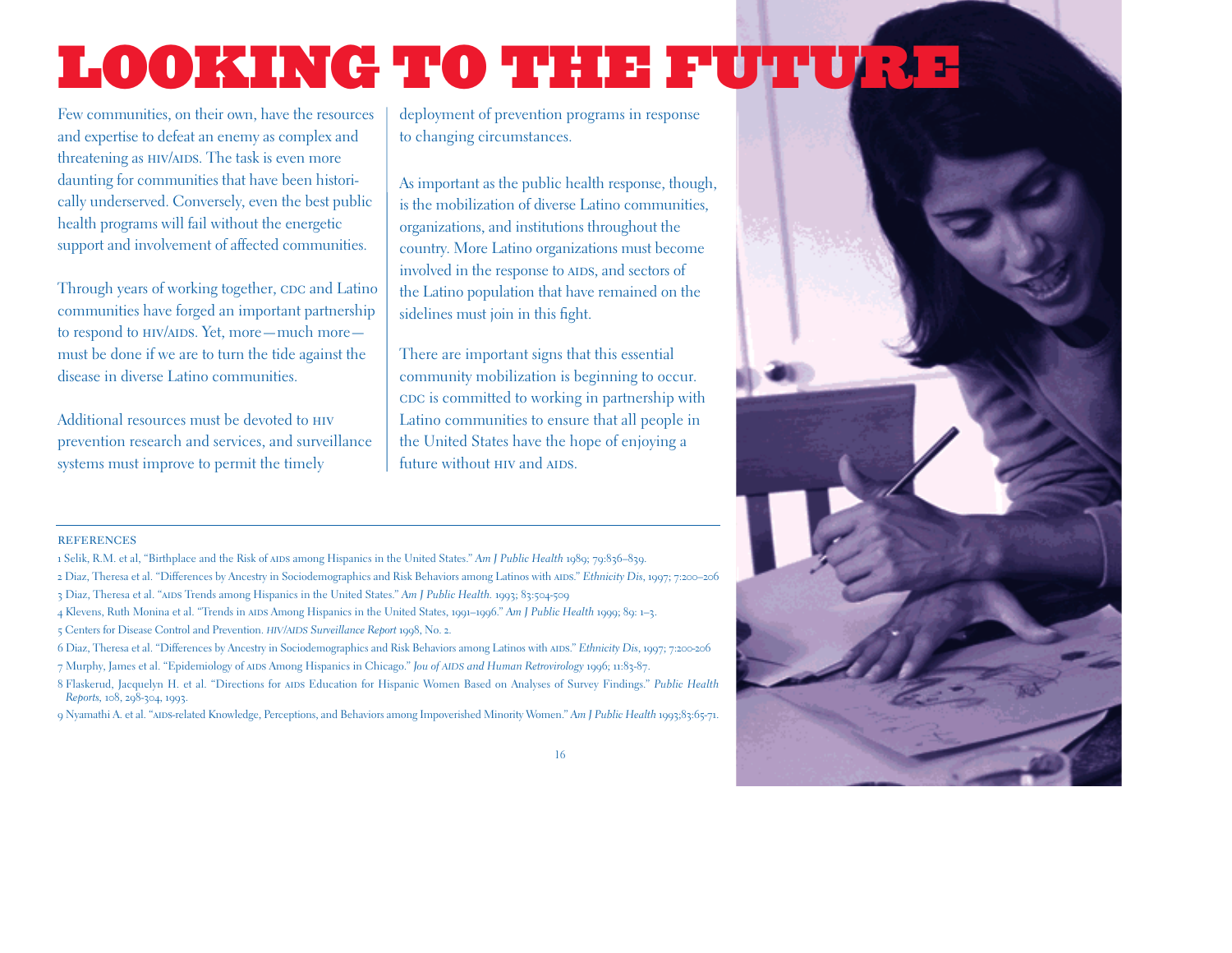

*"Effective communication can definitively increase knowledge, promote behavior modification, and open new channels of communication on sexuality within Hispanic communities."* 

> **carlos soles, hiv/std/tb project coordinator, national council of la raza**